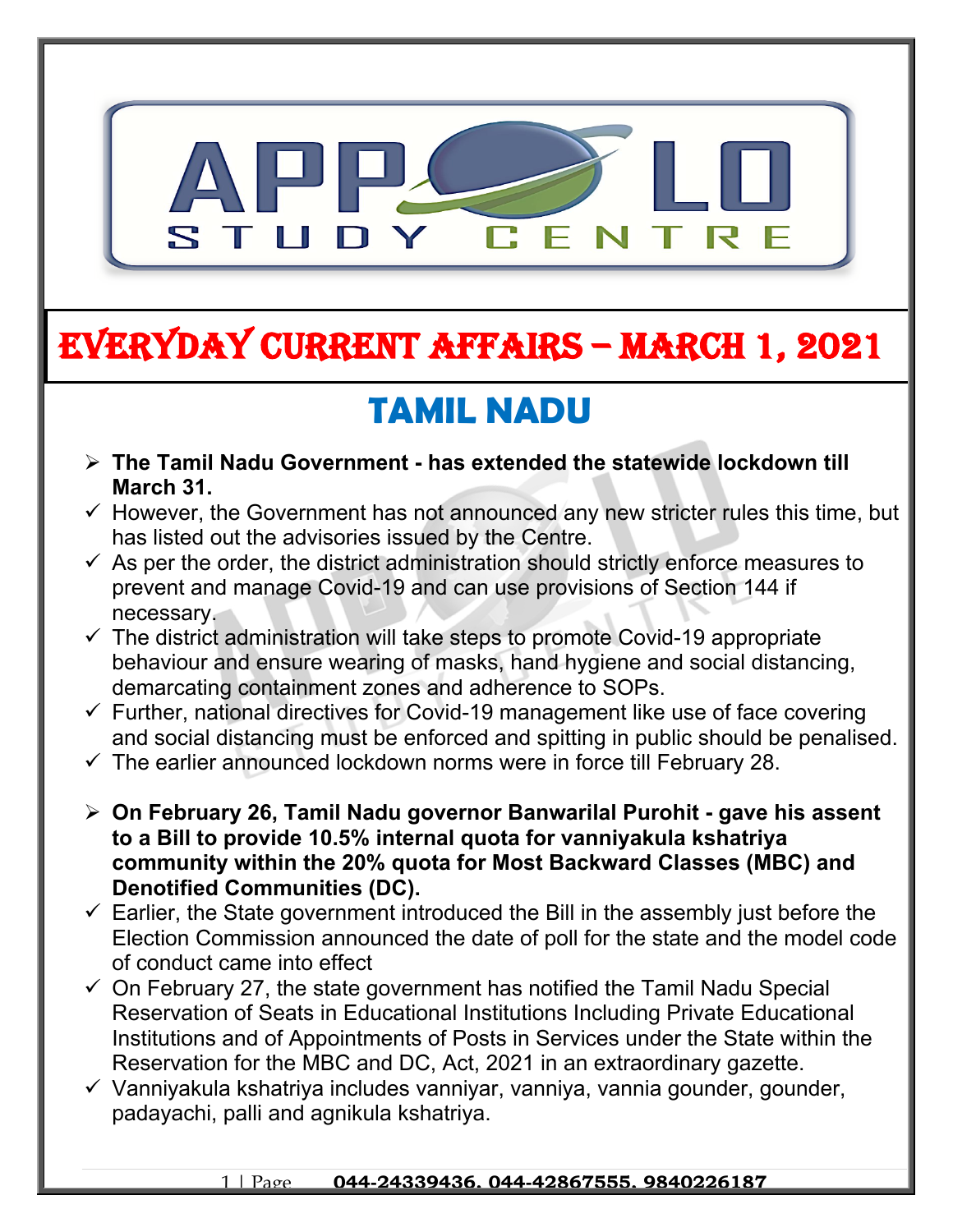- $\checkmark$  The law provides internal reservation for three categories 10.5% quota for MBC (vanniyakula kshatriyas), 7% for DC and the MBC Communities having similarity with DC and 2.5% for the other MBC not included in the above category.
- $\checkmark$  This follows the recommendation of the Chairman of the TN Backward Classes Commission, based on the demand made by various communities to provide internal quota.
- $\checkmark$  The PMK, a key ally of the AIADMK, had held a series of protests since December, demanding exclusive quota for vanniyar community.
- **Greater Chennai Corporation became the first local body in the country to launch a dedicated WhatsApp number for communicating grievances**
- $\checkmark$  The civic body has officially launched a dedicated WhatsApp communication system — +91-9499933644 for the general public
- $\checkmark$  People can use this number to avail services, raise queries, grievances and track them in realtime.
- $\checkmark$  Anyone can send a 'Hi' and avail an array of services just by typing from the options.
- $\checkmark$  The new system will facilitate communication between the administration and public

### **NATIONAL**

- **On February 28, Isro's PSLV-C51 launched Amazonia-1, an optical earth observation satellite from Brazil and18 other satellites into orbit**
- $\checkmark$  It was Isro's first launch mission in 2021 and the first dedicated mission for its commercial arm NewSpace India Limited.
- Lasting nearly two hours, Isro's workhorse Polar Satellite Launch Vehicle (PSLV-C51) successfully placed these satellites into orbit
- $\checkmark$  Around 17 minutes after the lift-off from Sriharikota's first launch pad, the rocket injected 637kg Amazonia-1 into a 755km sun synchronous polar orbit.
- $\checkmark$  In the next one hour 38 minutes, PSLV injected the remaining 18 satellites after it reached a lower orbit following restart of the rocket's PS4 or upper stage engine twice.
- $\checkmark$  It was PSLV's 53rd flight and third flight with 'DL' variant carrying two strap-on boosters.
- $\checkmark$  Amazonia-1 is an optical earth observation satellite designed, integrated, tested and operated by National Institute for Space Research, Brazil
- $\checkmark$  It will provide remote sensing data to users for monitoring deforestation in the Amazon region and analysis of diversified agriculture across the Brazilian territory.
- $\checkmark$  The 18 other satellites includes Satish Dhawan SAT (SDSAT) built by Space Kidz India and UNITYsat, a combination of three satellites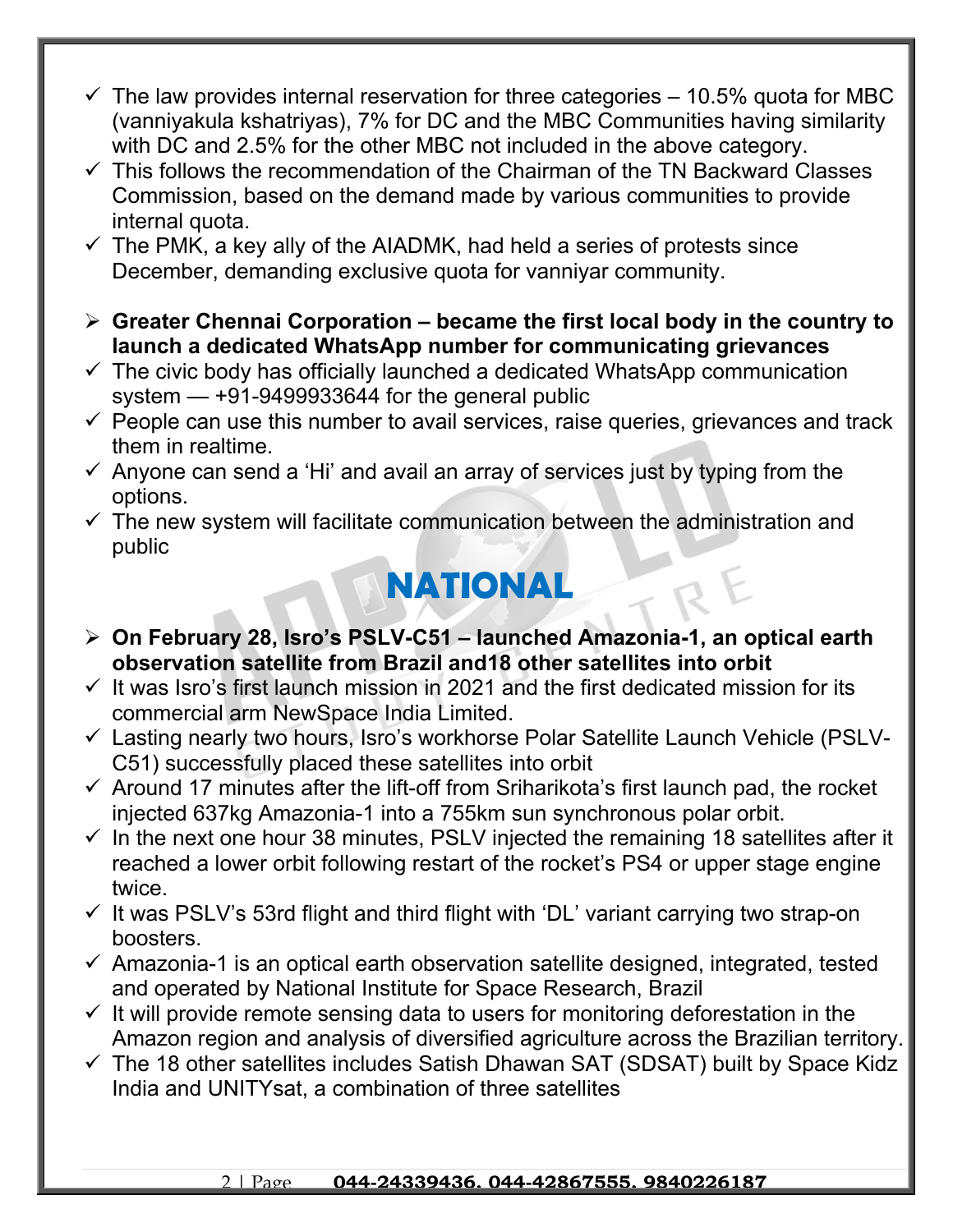The UNITYsat is designed and built by three colleges -- Sri Shakthi Institute of Engineering and Technology in Coimbatore, Jeppiar Institute of Technology in Sriperumbudur and GH Raisoni College of Engineering in Nagpur



- $\checkmark$  They were launched through IN-SPACe, an independent nodal agency under the department of space to facilitate and regulate space activities.
- $\checkmark$  The other 14 satellites including SindhuNetra, an Indian technology demonstration satellite, SAI-1 NanoConnect-2, a technology demonstration satellite from the US, and 12 SpaceBEEs satellites also from the US for two-way satellite communications and data relay - were launched through NSIL.
- $\checkmark$  A picture of Prime Minister Narendra Modi and a copy of Bhagavad Gita in SD card format are part of the nanosatellite Satish Dhawan SAT (SDSAT) built by Space Kidz India
- $\checkmark$  It is a Chennai-based organisation working towards promoting space science among students.
- $\checkmark$  The PM's photo and name appear on the panel of the spacecraft.
- $\checkmark$  The names of 25,000 individuals, including 1,000 people from outside India, are etched on the panels.
- $\checkmark$  SDSAT is carrying three scientific payloads -- to study space radiation, study magnetosphere and to demonstrate a low-power wide-area communication network.

#### 3 | Page **044-24339436, 044-42867555, 9840226187**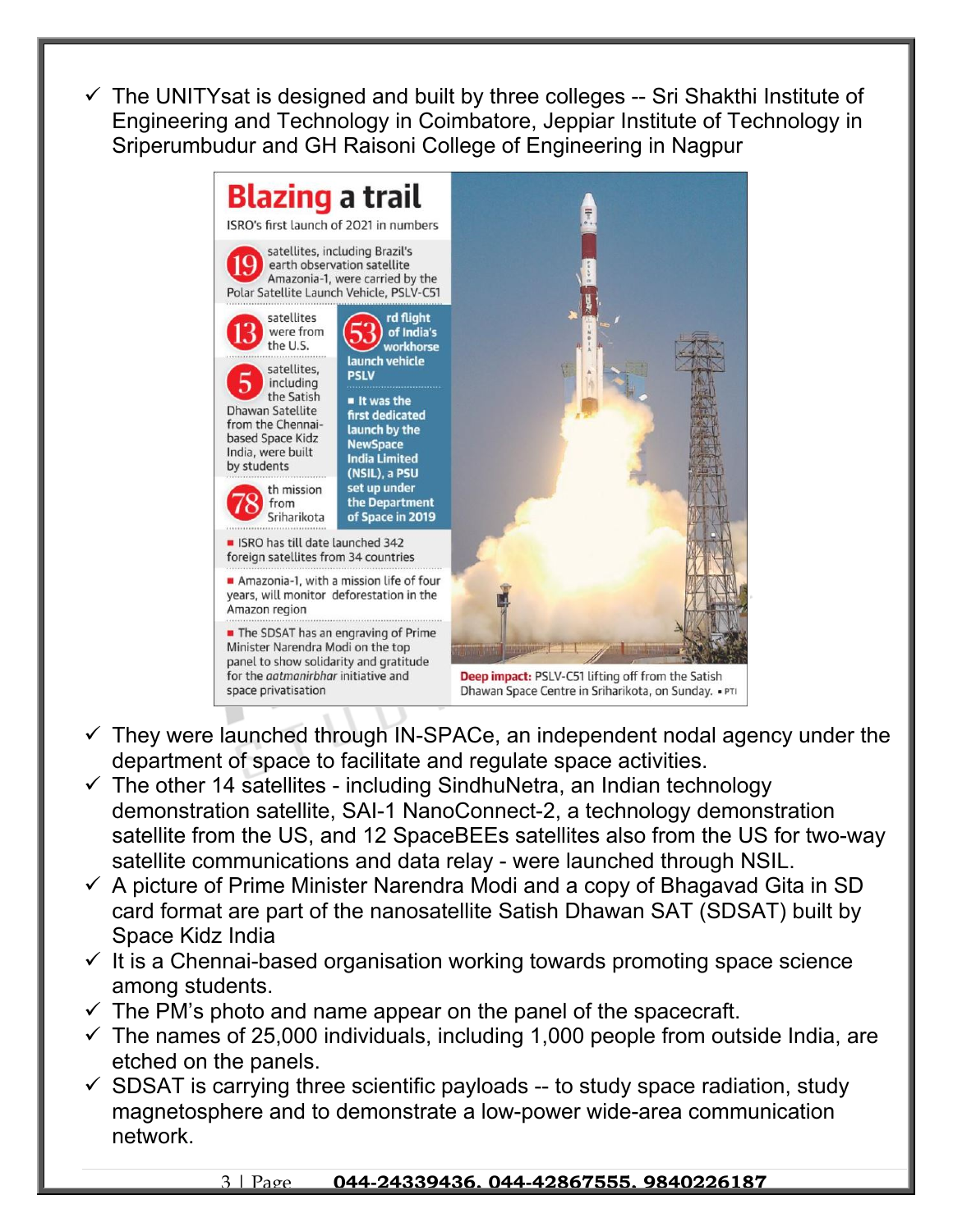- **The government will begin the auction of mobile telecom airwaves for the first time in five years from March 1**
- $\checkmark$  Around 2,250MHz of spectrum worth nearly  $\check{\tau}$  4 lakh crore at just the reserve price — will be sold across various bands during this auction
- $\checkmark$  The designated 5G sale is not scheduled now and will happen later.
- $\checkmark$  The auctions will enable companies such as Airtel, Vodafone Idea and market leader Reliance Jio to further boost their telecom holdings.
- $\checkmark$  They will also buy back replacement spectrum for certain airwaves, the term of which is ending soon.
- $\checkmark$  The Union Cabinet had given an approval to the much awaited sale in December last year
- $\checkmark$  Airtel has already showcased a limited 5G launch on existing airwaves in Hyderabad in late January and said it is awaiting a nod by the telecom department to launch it commercially.
- $\checkmark$  Reliance Jio, Bharti Airtel and Vodafone Idea have submitted a total earnest money deposit (EMD) of ₹13,475 crore for the auctions, the telecom ministry said earlier this month.
- **On February 28, Prime Minister Narendra Modi addressed the nation in his monthly radio programme 'Mann ki Baat'**



- $\checkmark$  During his speech, the PM invited parents and teachers to give suggestions for 'Pariksha pe Charcha"
- $\checkmark$  He said due to pressures of traditional thinking, the youth were often not able to do what they really liked
- $\checkmark$  The PM underlined that Aatmanirbhar Bharat was not just a government policy but a national spirit, and said the mantra of self-reliant India was reaching the villages.
- $\checkmark$  He called for a 100-day campaign to clean all water bodies and prepare them for rainwater harvesting before the monsoon started.
- $\checkmark$  Stressing the importance of collective responsibility towards water conservation, the PM said the Jal Shakti ministry would soon initiate a 'Catch the Rain' campaign with its main theme being "catch the rain where it falls, when it falls".
- $\checkmark$  Conveying greetings on National Science Day, the PM pointed out that this day was dedicated to the discovery of 'Raman Effect' by Dr C V Raman.
- $\checkmark$  The PM rued not being able to make enough efforts to learn Tamil.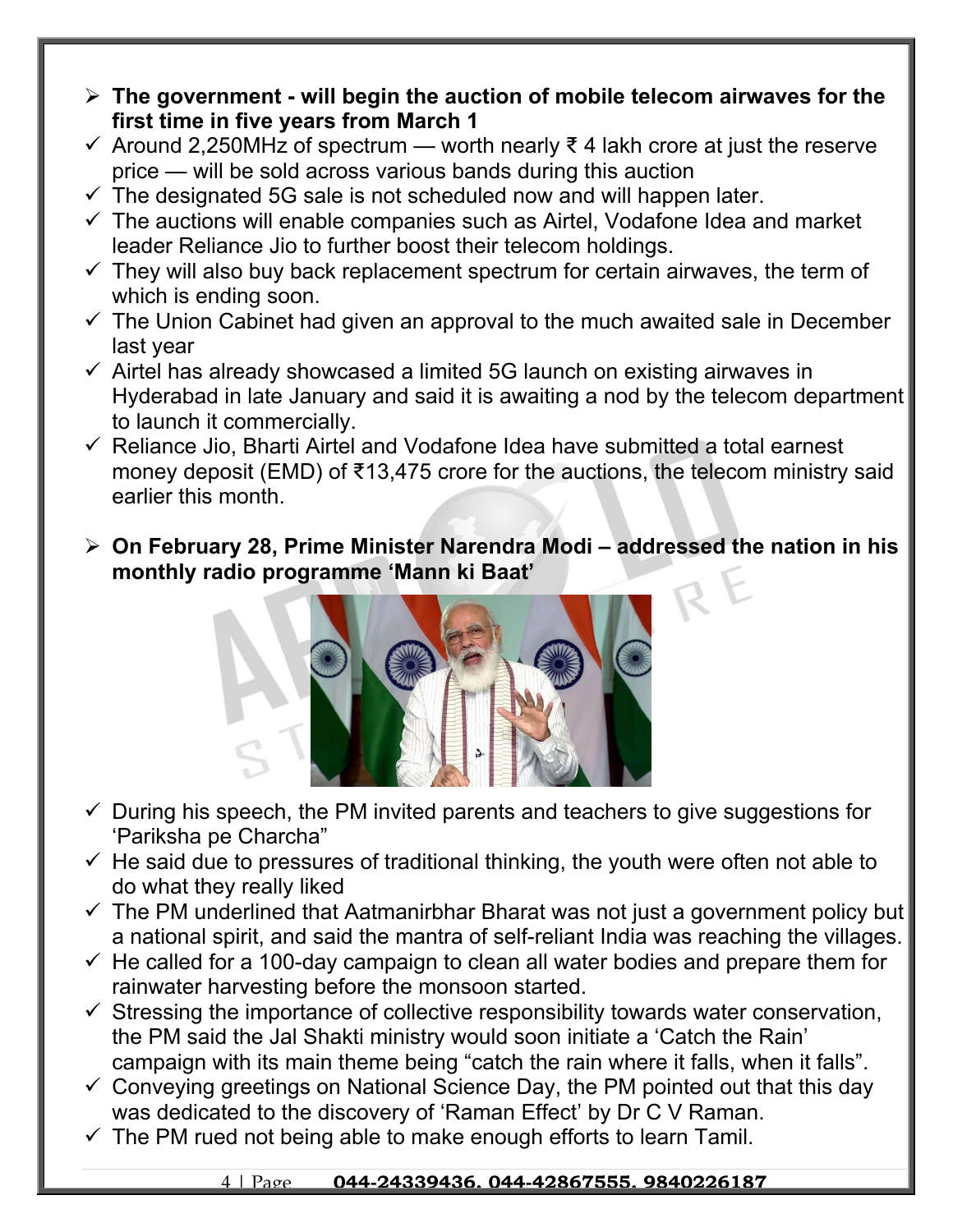- **On February 27, the Government disbursed highly subidised loans of ₹10,000 each to nearly 29,000 beneficiaries under the PM Street vendors Atmanirbhar (PM SVAnidhi) scheme**
- $\checkmark$  The number of beneficiaries was the highest ever for a single day under the scheme
- $\checkmark$  The government launched a special drive to hold special weekly camps across districts and municipal areas to provide loans to 30 lakh beneficiaries under the scheme by March end.
- $\checkmark$  Two more such camps will be held in March to sanction and disburse all pending applications.
- $\checkmark$  Till February 28, 38.18 lakh street vendors had submitted their applications for the PM SVAnidhi scheme and loans for 21.77 lakh applicants were sanctioned.

## **CONFERENCES & SUMMITS**

- **On May 8, India, led by PM Narendra Modi will hold a summit meeting with all 27 heads of government of the European Union in the Portuguese city of Porto.**
- $\checkmark$  The summit will be followed by a bilateral meeting between PM Modi and Portuguese PM Antonio Costa, as well as a business round-table between Indian and European industry.
- $\checkmark$  The five priority areas between India and EU are green transition, digital transition, social transition, resilience and "openness"
- $\checkmark$  Portugal took over the presidency of the EU in January 2021
- $\checkmark$  Interestingly, the first India-EU summit in 2000 was also under a Portuguese presidency.
- $\checkmark$  Europe has to approve its own climate law, with the aim of becoming the first carbon-neutral continent by 2050.
- $\checkmark$  From the Indian perspective, the summit will give it an opportunity to showcase its commitment to climate, connectivity and trade and investment.
- $\checkmark$  The Indo-Pacific is expected to be a focus topic of conversation between the two sides.

## **SCIENCE, TECHNOLOGY & ENVIRONMENT**

- **On February 27, the US FDA authorised Johnson & Johnson's single-shot Covid-19 vaccine for emergency use**
- $\checkmark$  This begins the rollout of a third effective vaccine after the Pfizer and Moderna vaccines
- $\checkmark$  Starting from next week, Johnson & Johnson has pledged to provide the Americans with100 million doses by the end of June.
- $\checkmark$  This is apart from the 600 million doses from the two-shot vaccines developed by Pfizer-Bio-NTech and Moderna, which are scheduled to arrive by the end of July
- $\checkmark$  This cost-effective vaccine can be stored in the refrigerator rather than a freezer